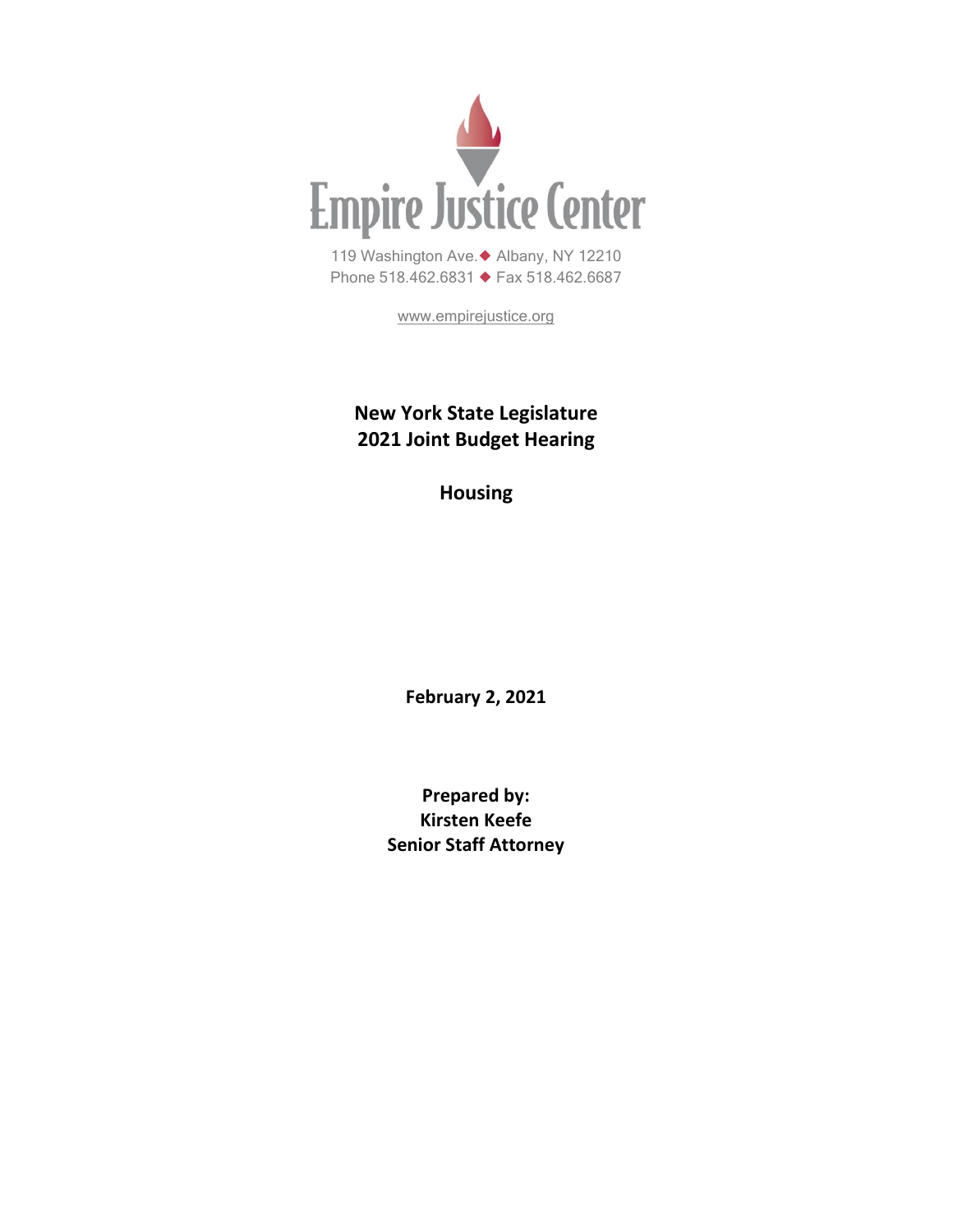#### **Introduction**

Thank you for the opportunity to submit testimony for the Legislative Joint Budget Hearing on Housing. Empire Justice Center is a statewide legal services organization with offices in Albany, Rochester, Westchester, Yonkers and Central Islip on Long Island. Empire Justice provides support and training to legal services and other community-based organizations, undertakes policy research and analysis, and engages in legislative and administrative advocacy. We also represent low-income individuals, as well as classes of New Yorkers, in a wide range of poverty law areas including consumer law and mortgage foreclosure defense.

Empire Justice has been working on homeownership and predatory mortgage lending issues since the 1990's. We work on behalf of homeowners who are the proverbial David in the fight against Goliath, the big banks and mortgage servicers who own the majority of mortgage loans in this country. The odds are stacked against homeowners who stand very little chance of winning their battles without professional assistance. We also work on tax foreclosure, deed theft and foreclosure rescue scams, and neighborhood blight issues. This testimony focuses on the need for continued funding for the New York State Office of the Attorney General's Homeowner Protection Program (HOPP) - New York's network of 88 housing counseling and legal services programs that have been keeping homeowners in their homes since 2012, and prior to that through a program funded through New York State Homes and Community Renewal. (A history of HOPP and sources of funding over the years is attached as "Addendum A.")

Prior to the creation of these services and the mandatory settlement conferences, over 90 percent of foreclosures ended in a default judgment against homeowners – meaning, virtually no homeowners but a few were saving their homes once they went into foreclosure.<sup>1</sup> **Since 2012, the New York State Office of the Attorney General (OAG) Homeowner Protection Program (HOPP) network of 88 housing counseling and legal services programs have helped well over 115,000 families statewide and save homes in around 34 percent of those cases by loan modification. The percentage would be even higher if we were to factor in homes saved through reinstatement, litigation or other loss mitigation option.<sup>2</sup>**

In prior years, HOPP contracts were on an April 1 through March 31 cycle. Because the OAG issued a new Request for Applications process last spring, the start day of new contracts was pushed to July 16, 2020. Funding this year will run out on July 15, 2021. HOPP services are the only services in communities throughout New York State focused on helping homeowners in distress and there simply is no other dedicated funding source for these services. If stable funding of \$20 million is not provided in this year's budget from the State for HOPP, the vast majority of services will end at the very time the

<sup>&</sup>lt;sup>1</sup> State of New York Unified Court System, 2011 Report of the Chief Administrator of the Courts Pursuant to Chapter 507 of the Laws of 2009, at 4 (stating "From November 2010 to September 2011, only ten percent of homeowner-defendants did not appear for any of their scheduled conferences, down from an estimated 90 percent prior to the legislation.").

<sup>2</sup> While preventing foreclosures and saving homes are the ultimate goals of housing counselors and legal services lawyers, the services they provide even when preserving the home is not an option are equally valuable. These services include helping folks to list their homes for sale to preserve their equity, or executing a deed in lieu of foreclosure, negotiating short sales, and helping families plan to transition from their home to alternative housing. Perhaps more significant than anything, is the attention, counseling and education that is provided to homeowners while they go through one of the most psychologically stressful times in their life, potentially losing their home. Even if the home is not saved, homeowners do not need to go through the ordeal alone and understand why they are losing it, and have an action plan for next steps.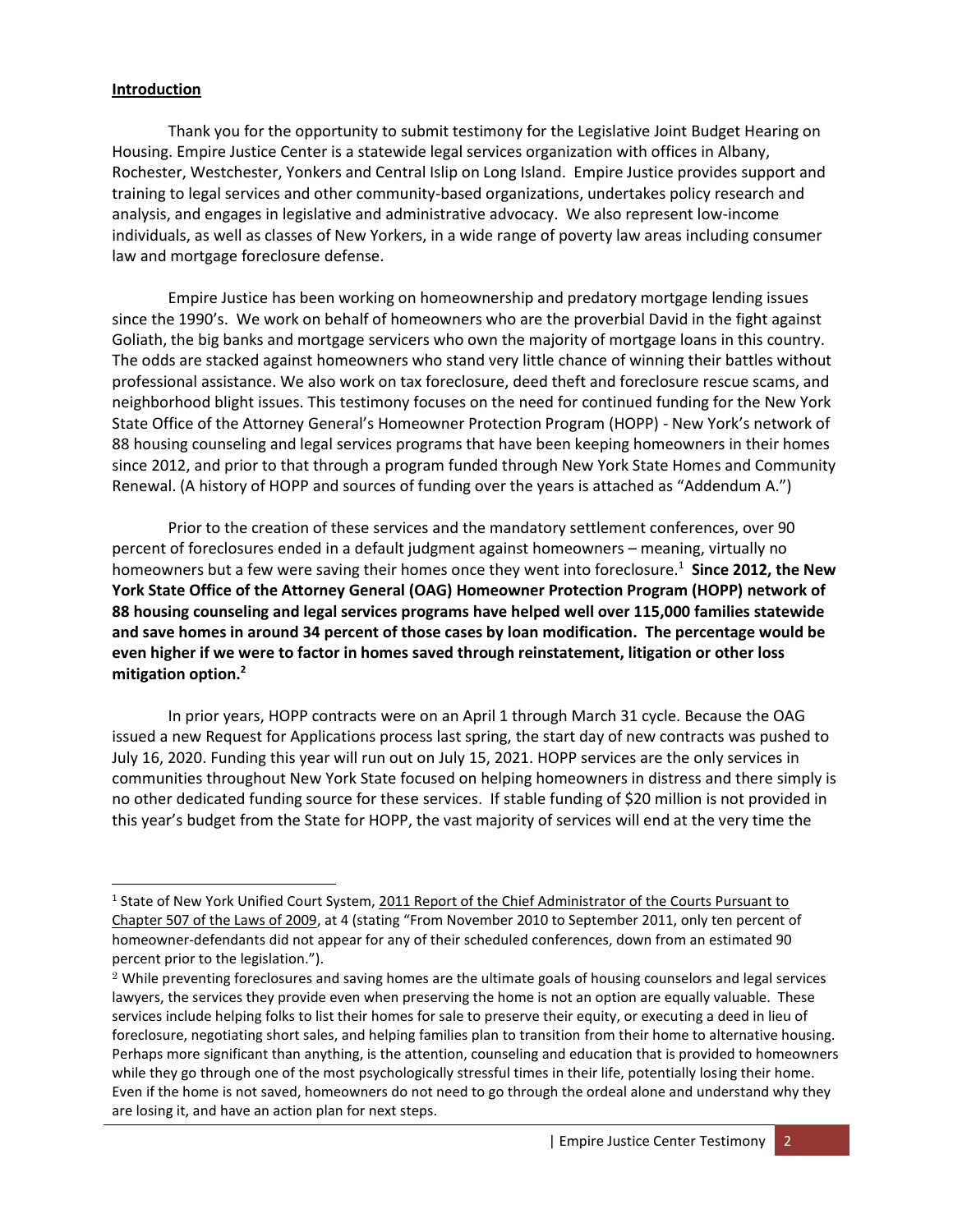new COVID foreclosure crisis begins this summer. Without assistance, the rate of homes lost in foreclosure will likely climb back up to over 90 percent.

#### **New York State's Current Delinquency Rate is Three Times Higher Than During the Great Recession**

The best publicly available data regarding how New York State is doing comes from the U.S. Census Household Pulse Survey. This data is reported in 13 day increments, called a "Week." The data started with "Week 1" (April 23 – May 5, 2020), but reporting changed with Week 13 (Aug. 8-31, 2020) and runs now through Week 22 (Jan 6-18, 2021). This summary focuses on this last six month time period, consisting of Weeks 13 through 22 (August 8, 2020 through January 18, 2021).

During the last six months, in New York State, the average number of New York State homes reported with mortgages for a Week was 4,043,390. **The average number of those households delinquent on their mortgage payments for a "Week" was a staggering 533,313, representing 13% of households.** This number is an incredible historical high. Following the Great Recession, the year New York first invested \$25 million in foreclosure prevention services through the original program through NYS Homes and Community Renewal, the delinquency rate was 3.2%. The highest rate we hit in that period was 3.8% set in January 2009.<sup>3</sup> The U.S. Census Household Pulse Survey also tracks confidence in ability to pay next month's mortgage payment. In the most recent reporting, for Week 22, **10% of New Yorkers reported "no confidence" and an additional 10% reported "slight confidence,"** representing a combined total of 782,266 New York households. Needless to say, we are in dire straits.

#### *Impact on Homeowners and Communities of Color*

The U.S. Census Household Pulse Survey data tracks delinquencies and confidence according to homeowner race and ethnicity (among several other factors). Following are the past six-month average for a reporting period showing the percentage of homeowners by race and ethnicity who reported delinquency on their mortgage over the past six months:

| <b>Race or Ethnicity</b> | <b>Weekly Average over last 6</b><br>months of homeowners<br>delinquent on their mortgage | No or Slight Confidence in Ability<br>to Make Next Month Payment<br>(As of Jan. 18, 2021) |
|--------------------------|-------------------------------------------------------------------------------------------|-------------------------------------------------------------------------------------------|
| Hispanic or Latino       | 23.29%                                                                                    | 25%                                                                                       |
| White                    | 9.87%                                                                                     | 14%                                                                                       |
| <b>Black</b>             | 16.95%                                                                                    | 32%                                                                                       |
| Asian                    | 18.33%                                                                                    | 38%                                                                                       |
| Two plus races           | 11.79%                                                                                    | 15%                                                                                       |

Homeownership has always been a civil rights issue. Empire Justice mapped in the early 2000's the targeted impact of predatory and subprime mortgage lending on neighborhoods of color on Long Island in particular, as well as in other parts of New York State. The foreclosure crisis that followed the subprime boon and bust logically and tragically disproportionately impact these same communities. In the past year, much light has been shown on the disparate

*[trends/mortgages-30-89-days-delinquent/#mp-line-chart-container.](https://www.consumerfinance.gov/data-research/mortgage-performance-trends/mortgages-30-89-days-delinquent/#mp-line-chart-container) Year to year comparison:*

| Jan. $2008 - 3.2\%$ | Jan. 2012 - 3.5%    | Jan. 2018 - 2.4% |
|---------------------|---------------------|------------------|
| Jan. $2009 - 3.8\%$ | Jan. $2014 - 3.0\%$ | Jan. 2020 - 2.2% |
| Jan. 2010 - 3.6%    | Jan. $2016 - 2.7\%$ |                  |

<sup>3</sup> Consumer Financial Protection Bureau (CFPB), Percentage of mortgages 30–89 days delinquent: January 2008– June 2020, *Available a[t https://www.consumerfinance.gov/data-research/mortgage-performance-](https://www.consumerfinance.gov/data-research/mortgage-performance-trends/mortgages-30-89-days-delinquent/#mp-line-chart-container)*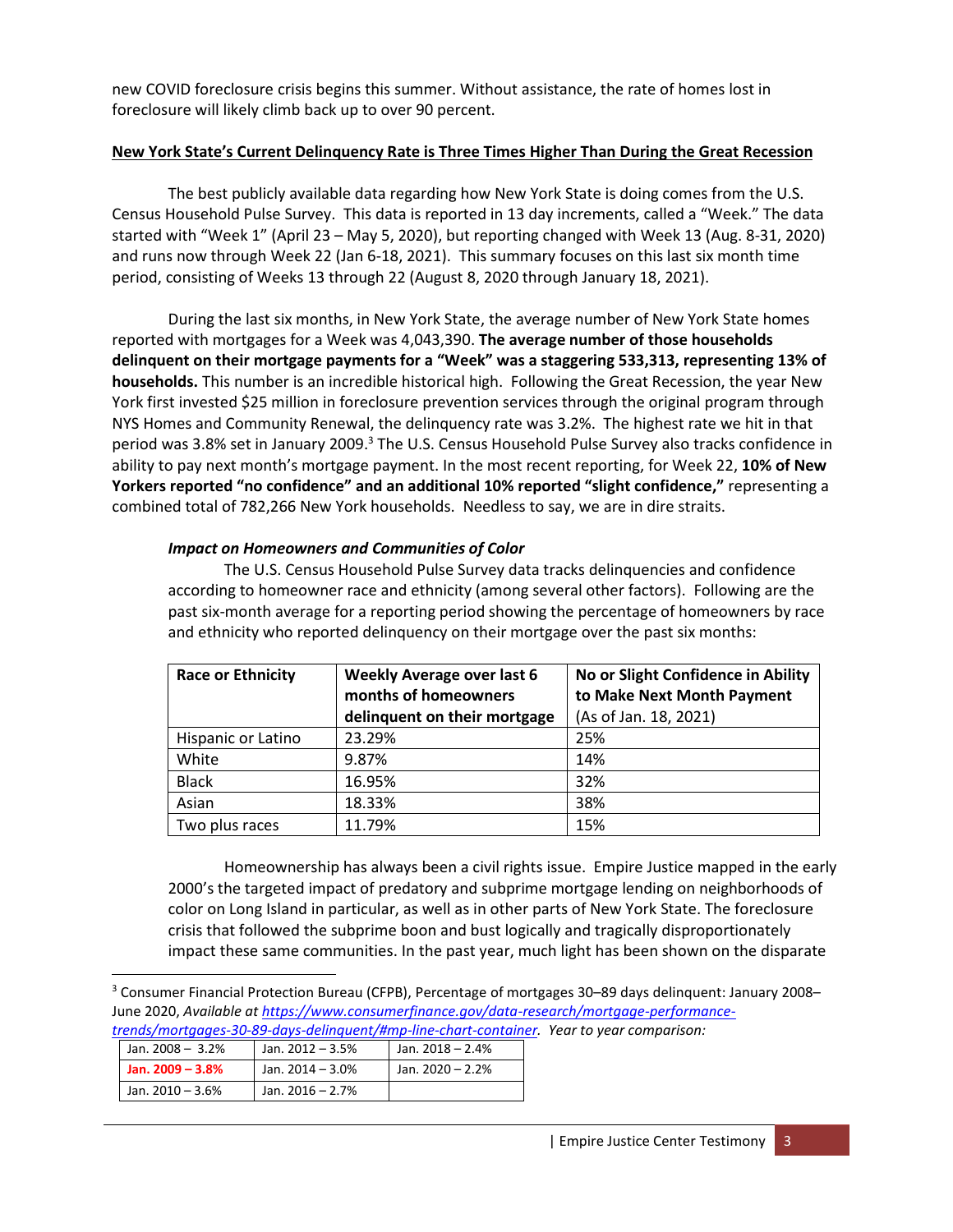impact of a myriad of facets of the COVID-19 pandemic on black and brown communities. The U.S. Census data is unfortunately not surprising but most certainly evidences the issues of economic justice layered onto the delinquency crisis and the new foreclosure crisis New York will fall into once the moratorium is lifted.

Statewide, 43% of the families served by HOPP are households of color; in New York City alone, the percentage is 75%. HOPP has always been a program primarily serving lower-income homeowners throughout the State,<sup>4</sup> and one of the strongest stop-gaps for preserving wealth in low-income communities and communities of color.

#### **Timing: Foreclosures are Predicted to Rise Just When Current HOPP Funding Runs Out**

The Governor and New York State Legislature strong actions at the end of 2020 put a foreclosure moratorium in place through April 2021. This law has brought welcomed and needed comfort to New York State renters and homeowners who would have faced loss of housing over the winter and while we are still in the midst of the pandemic and fears over COVID-19 infection. There is no significant monetary relief for homeowners to ultimately cure their defaults, and delinquencies continue to accrue that will have to be reckoned with at some point.

Thanks for federal programs plus a state law generally covering state bank owned mortgages, a big chunk of homeowners who are delinquent are in forbearance agreements with their mortgage servicers. The forbearance agreements will not last forever either, though, and while there are guidelines for how forbearances are to be addressed when the time comes, mostly for homeowners with federally backed mortgaged (FHA, and Fannie Mae and Freddie Mac loans), these programs are confusing and complicated, and in many instances will still mean a bill of some amount will come due for homeowners in the next year.

Once the state moratorium is lifted May 1, 2021, we expect to see mortgage servicers initiate default actions immediately, starting with the pre-foreclosure filing notice pursuant to NY RPAPL sec. 1304 that must be sent to New York homeowners with "home loans" at least ninety days before the filing of a complaint. That means that new filings will be eligible to be filed starting August 1, 2021, the point in time when we expect the foreclosure rise to really begin. Current HOPP funding runs out July 15, 2021. Advocates have been laser focused on outreach to get homeowners to seek their services during this time period because it is always better to start planning early, but the reality is, homeowners are focused on other emergencies while their housing is temporarily stable.<sup>5</sup>

New York homeowners in many ways are better off today than they were following the Great Recession because of the multiple consumer protections instilled in our foreclosure process by the Legislature in response to the crisis. In addition to the pre-foreclosure notices, New York has mandatory settlement conferences as part of the foreclosure process for home loans, there is a "Homeowner Bill of Rights" which includes a pamphlet to be provided by the court to the homeowner referring them to services, the New York State Department of Financial Services has promulgated strong business conduct

<sup>4</sup> HOPP does not set income limits for services, though network providers may set their own internal guidelines. Given the nature of homeownership in NYS, even low-income homeowners often fall above income limits set by other legal services funding sources. HOPP has been the only source of funding available under which much legal services can be provided to homeowners.

<sup>&</sup>lt;sup>5</sup> HOPP providers continue to work with many homeowners, primarily those who had foreclosures filed against them pre-COVID.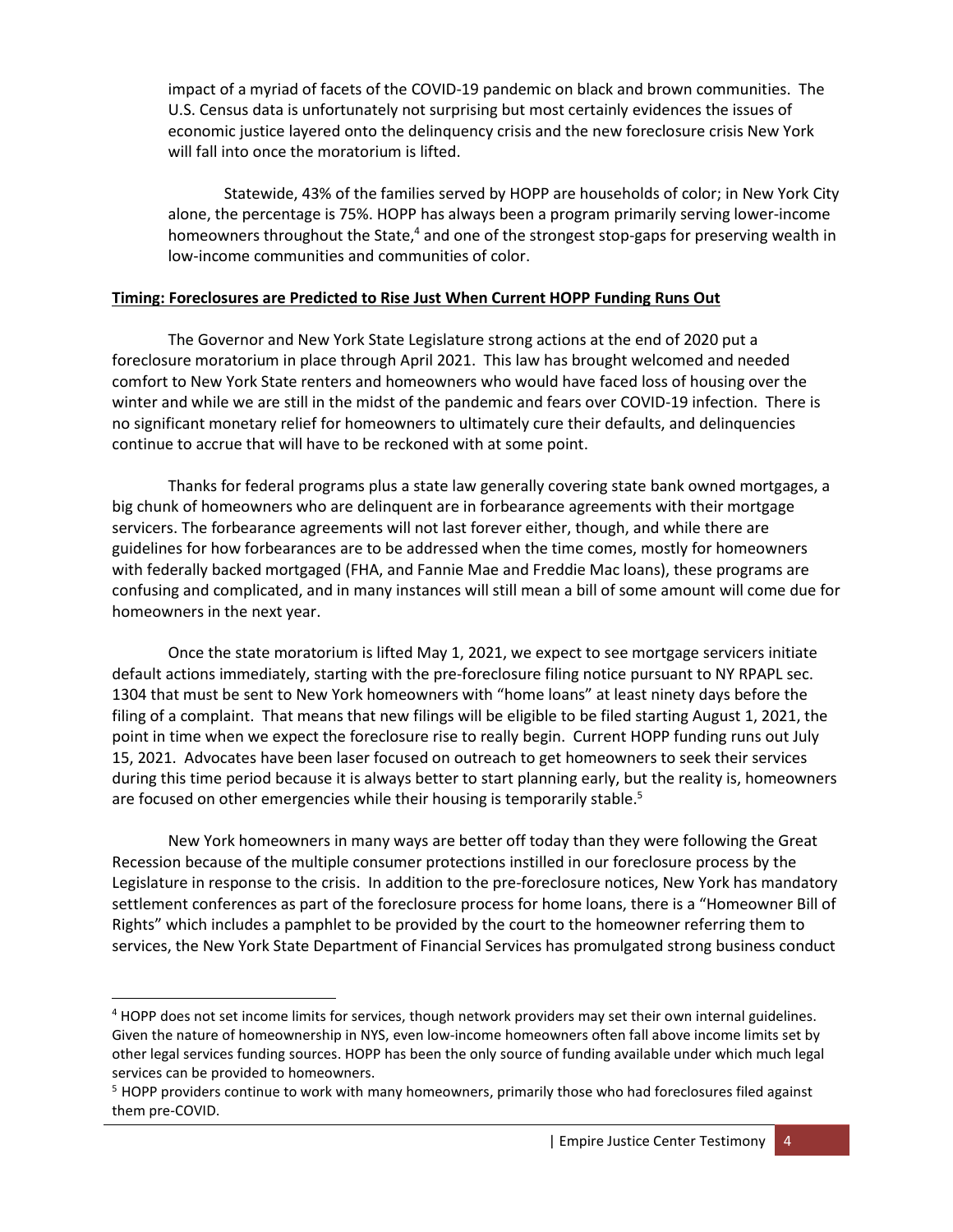rules for mortgage servicing (Part 419), and we have strong watchdogs over the industry with the NYS OAG as well as DFS.

Among the strongest consumer protections, has been the network of HOPP service providers who are now integral to all the consumer protections listed above, and more. The RPAPL sec. 1304 notices must include a list of non-profit agencies for homeowners to go to for assistance in their geographic region, as must the "Homeowner Bill of Rights" pamphlets, which are the HOPP agencies. HOPP providers are ingrained in the settlement conference processes in every part of the state – whether it be a physical presence in the court on settlement conference days, providing clinics for homeowners who appear pro se, and/or ready to take immediate referrals from courts. During the pandemic, as the courts began scheduling "COVID conferences" in foreclosure cases, HOPP legal services providers have virtually staffed the conferences and provided "friend of the court" assistance to unrepresented defendants, and have advocated with the judiciary to ensure best practices. The protections set forth in NYS law would be rendered in huge part meaningless if HOPP services became unavailable.

In addition to the protections laid out above, New York has passed and implemented a number of laws and programs to protect homeownership and preserve our communities, such as programs addressing zombie properties, vacant and abandoned properties, deed theft and scams and others that depend on the services of the HOPP network. A full listing of these laws and programs is attached in "Addendum B," "New York State Laws and Programs that Depending on HOPP Network Services," illustrating the cascading impact if HOPP services were to go away.

#### **HOPP Services Will be Critical in the Coming Year to Save Homes and Preserve Communities**

The housing counseling and legal services programs that make up the HOPP network are wellintegrated with each other and work in coordination to provide efficient services to homeowners. Housing counseling agencies generally assist homeowners in default but not in foreclosure with budgeting, financial education and counseling, and working with mortgage services to get loan modifications or other loss mitigation solutions. Legal service providers assist homeowners through litigation, advising on filing answers to foreclosure complaints, leveling the playing field by providing representation in the settlement conferences where the lenders always have legal counsel, asserting the legal rights of reverse mortgage borrowers and all borrowers, and litigating more complex cases involving predatory loans, deed theft and other scams.

In the wake of COVID, a complicated patchwork of federal and state programs has been developed which homeowners cannot navigate on their own. No uniform program has been established; FHA, Fannie Mae & Freddie Mac, and conventional lenders are developing independent programs to work with homeowners behind because of COVID. New York State enacted its own law on forbearance programs for non-federally-backed loans. Accessing relief requires understanding the details of these various interventions and knowing who owns your loan and what program you may be eligible for. We expect new programs to develop which will require continued expertise to understand and implement. Homeowners need help to insure they can access relief and they need advocates to make sure lenders are complying with applicable federal or NY laws and regulations.

HOPP service providers also assist homeowners facing property tax foreclosure, seniors with reverse mortgages – a very vulnerable population often targeted by scams, and homeowners who have been scammed by "foreclosure rescue" companies or have been victim of a deed theft scam.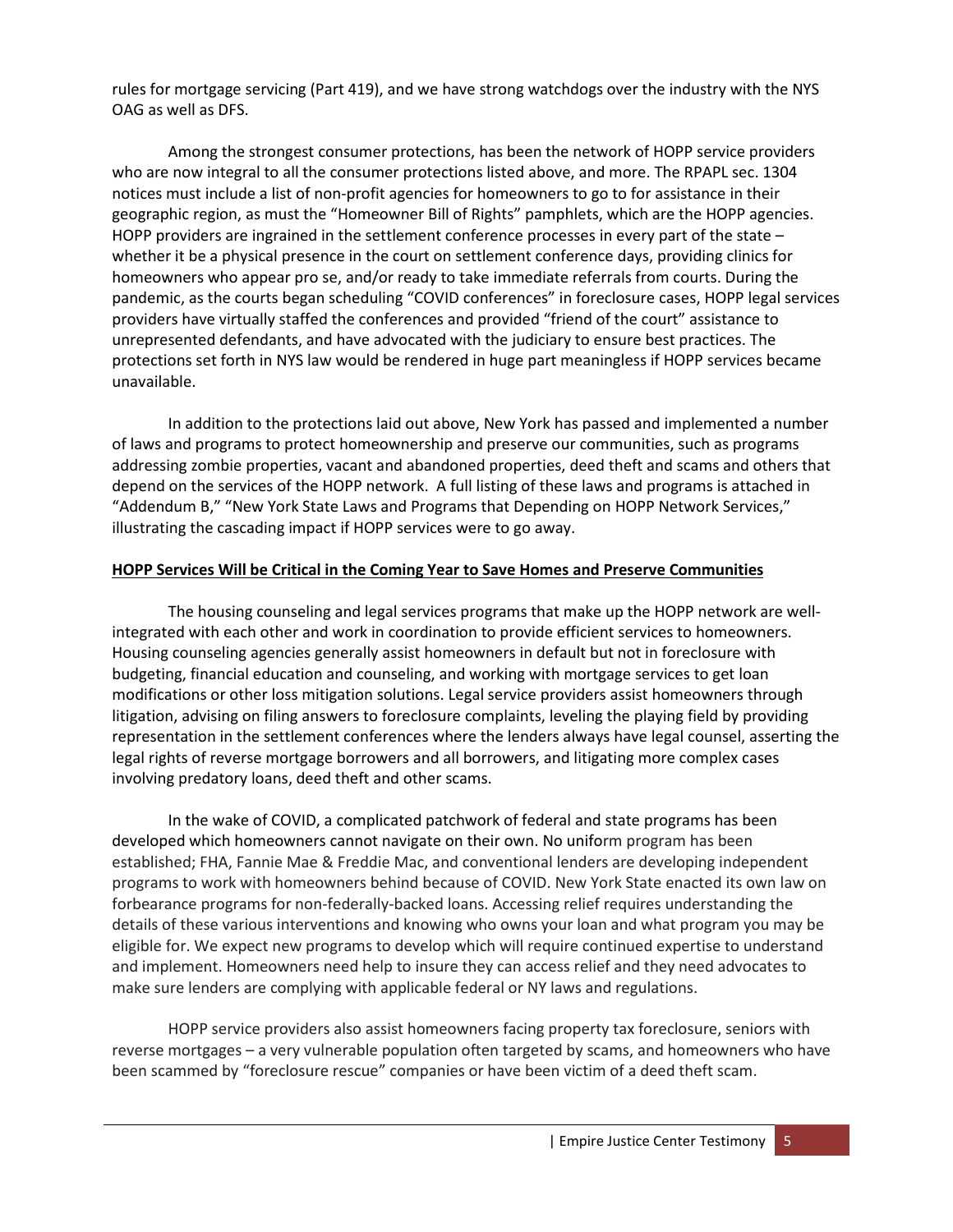Homeowners facing all of these issues literally have no place else to turn for direct assistance in New York State.

In cases where homeownership cannot be preserved, the HOPP providers provide invaluable services. These services include helping folks to list their homes for sale to preserve their equity, or executing a deed in lieu of foreclosure, negotiating short sales, and helping families plan to transition from their home to alternative, affordable housing. Losing a home, usually the greatest financial asset of families, can be among the most devastating life events. The psychological and emotional impact can be tremendous for a family, not to mention the loss of supports and social networks that can occur when a home is lost. Perhaps more significant than anything, is the attention, counseling and education that is provided to homeowners while they go through one of the most stressful times in their life. Even if the home is not saved, New York homeowners should not go through the ordeal alone and need to understand why they are losing it, and have an action plan for next steps.

Homeownership and community stability is integral to New York's economy. A year ago, Empire Justice conducted an in-depth study of the impact of foreclosures on New York's economy. The findings are attached herein, in "Addendum C." Given the uncertainty and general lack of data from 2020, we are unable to update these figures but suffice it to say, given the considerably higher rate of mortgage delinquencies today versus a year ago (2.2% compared to 13%), the economic forecast is much graver.

#### **HOPP – Seeking At Least \$20 Million in Funding to Continue Services**

Empire Justice Center was contracted by the OAG to oversee the grants made to housing counseling and legal services programs outside of New York City (58 of the 88 grantees).<sup>6</sup> One of the most critically important aspects of this network – particularly to me as an upstate advocate - is that we have ensured that there are both housing counseling and legal services available to homeowners in every county of the state. I cannot emphasize this enough because funding for these services is an access to justice issue, it is an issue of fairness, and it is a rural, small town and small city issue. According to a survey our network conducted in late fall of 2018 of all network partners, services would have decreased by two-thirds if funding was not provided in the 2019-20 budget. In the Central New York region (comprised of eleven counties: Broome, Chenango, Cortland, Hamilton, Herkimer, Jefferson, Lewis, Madison, Oneida, Oswego and Otsego) there would have been no services on the ground. Also very alarming - particularly because Long Island consistently has among the highest numbers of defaults and foreclosures and collectively has 25 percent of all default and foreclosure cases in New York State - Nassau and Suffolk counties would have seen an 87 percent reduction in services.

While the basic needs for housing counseling and legal services for individual homeowners in default and foreclosure have not changed, the foreclosure crisis has evolved, as has the industry and our economic landscape. Homeowners continue to need direct assistance to work with their lenders to get a loan modification or other workout. Federal programs, however, that once provided streamlined assistance to homeowners under the Obama administration have gone away and individual cases take longer to resolve. Default rates, as measured by the 90 day pre-foreclosure filing notice (NY RPAPL sec. 1304) filings with the NYS Department of Financial Services (DFS), were down by just 10 percent in 2019 from the prior year – and still an alarming estimated number of 226,839. Foreclosure filings were down by about the same amount.

<sup>6</sup> Of the 58 organizations overseen by Empire Justice, 43 are housing counseling organizations and 15 are legal services. A regional breakdown is as follows: Central NY – 8 agencies, Hudson Valley – 10 agencies, Long Island – 14 agencies, Northeast – 11 agencies, Southern Tier – 8 agencies, Western NY – 7 agencies.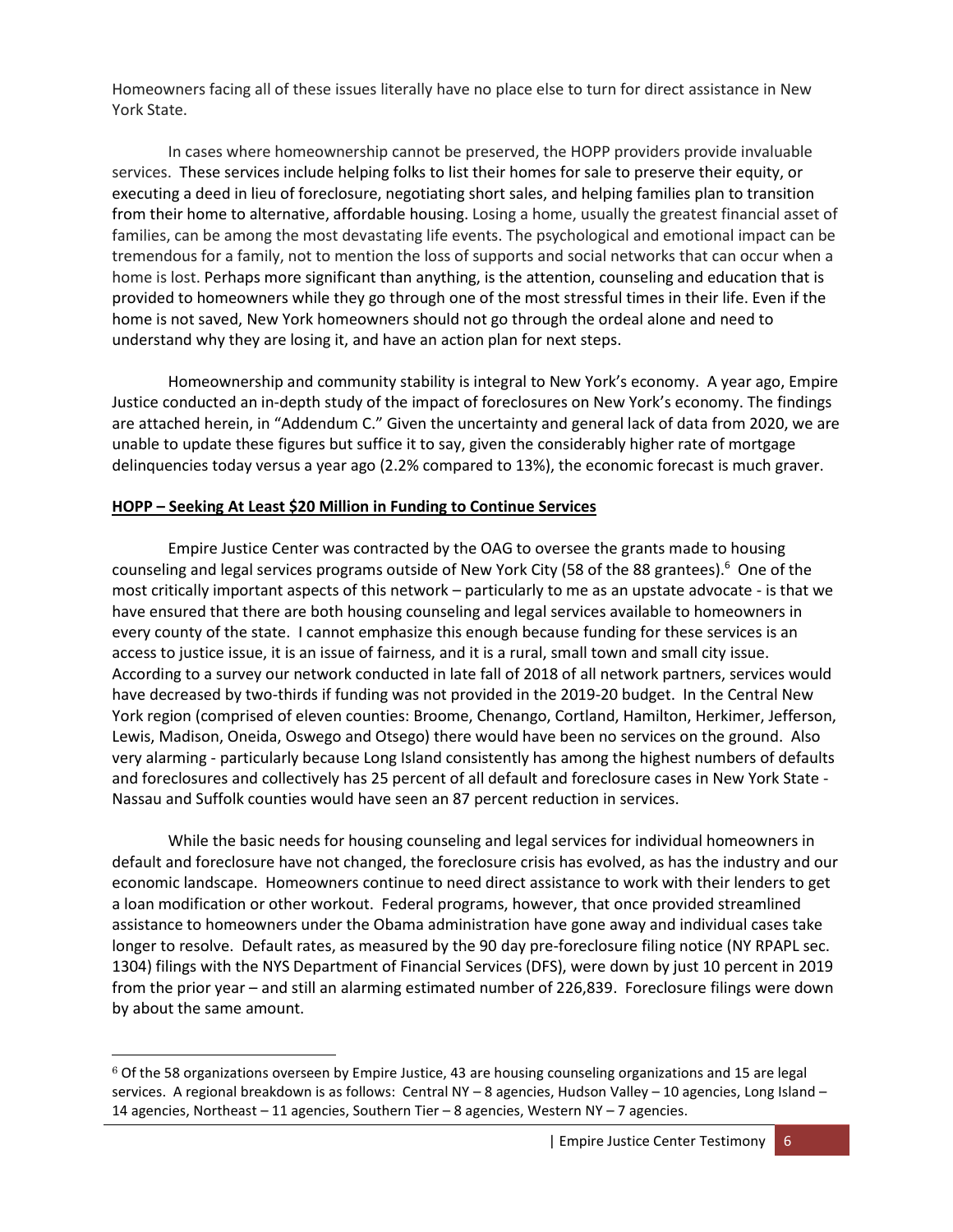Interestingly, less than 10% of delinquencies result in a foreclosure filing across New York State. This low rate is directly attributable to the services provided particularly by the HOPP housing counseling agencies who provide early intervention and help thousands of homeowners every year avoid foreclosure. New York State mandates a notice be sent to homeowners by the mortgage services when they are delinquent referring the homeowner directly to housing counseling in their geographic region. Many clients come in to HOPP agencies as a result of this notice. If HOPP goes away, foreclosure rates will start to rise again.

HOPP partners also report an uptick in foreclosures of senior homeowners with reverse mortgages, as well as an increase in tax foreclosures. Deed theft and foreclosure rescue scams are also on the rise, as highlighted in recent media reports in New York City. If HOPP didn't exist, more desperate homeowners would turn to these "too good to be true but you want to believe" promises of folks offering to help them save their homes, and there will be very few if any services to turn to to seek redress. The bottom line is that intake numbers remain steady across the state and though we believe we assist a majority of homeowners in New York State, the need still exceeds available services. No one doing this work is sitting idle yet, unfortunately.

We have also seen the changing landscape of our communities as a result of the foreclosure crisis over the last decade, and a change – in part for the better, and in part for the worse – in the economies of families. The network providers are located in communities, they are on the ground working every day not just with homeowners but with neighbors living next to the many vacant and abandoned buildings left in the wake of the crisis. The solutions for homeowners and communities are complex and go deeper than just providing housing counselling and legal services to individual homeowners. HOPP is a comprehensive network fostering homeownership, working in conjunction with agencies such as HCR on homeownership initiatives, and is the watchdog identifying misconduct and bad actors for our state regulators.

#### **HOPP Needs a Permanent Funding Source**

HOPP ran on leftover funding from settlements for several years. No stable funding source causes incredible hardship and problems for the non-profit agencies that make up the network. Even before the pandemic, though delinquency and foreclosure trends were decreasing, they never decreased by much and the numbers a year ago (pre-COVID) were not far from those New York experienced during the subprime lending boom and subsequent crisis. A higher rate of delinquency and foreclosures were the new economic norm even during our improving economy (again, a year ago). Middle class incomes have not kept up pace with rising costs, jobs are more insecure than they ever were, unexpected medical costs that can turn a family upside down happen more often than before. COVID has certainly exacerbated all of this, but the fact is that a family even untouched by COVID is more likely to have an unexpected event that could cause them to fall behind on their mortgage than a family twenty or thirty years ago.

New York State must acknowledge that we are not returning to the days when foreclosures were rare. Our state has invested an incredible amount into the well-oiled HOPP network which is the state program for distressed homeowners. HOPP has a proven track record and it is the number one reason why so many homeowners are able to remain in their homes even after they fall behind.

#### **Conclusion**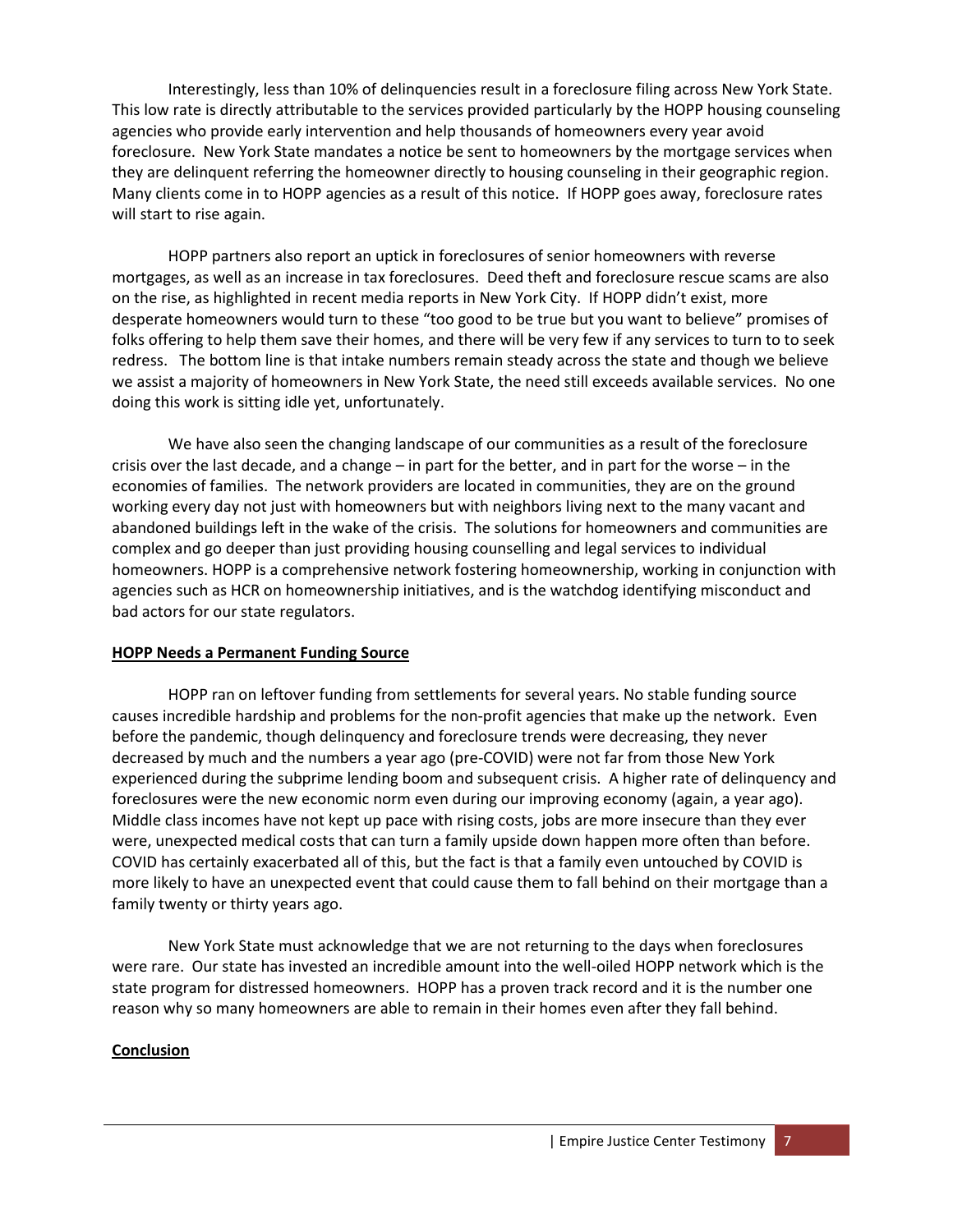Ten years ago, New York State started down its path to become the best in the nation for protecting homeowners in default and foreclosure. The first laws put in place were providing prescribed pre-foreclosure notices to homeowners and mandating settlement conferences for all residential home loans which immediately reduced the default rate in foreclosure cases from 90 percent to around 10 percent. Simultaneously, HCR started its funding for direct services to homeowners. Many laws and programs have been put in place to address new aspects of the problem – scammers, reverse mortgage defaults, vacant and abandoned homes, zombie properties and more.

With approximately 460 folks employed under HOPP statewide, we have the strongest network of housing counseling and legal services programs working together for homeowners in the country. Most importantly, we have helped well over 100,000 New York families remain in their homes or find a soft landing. It has been a dozen years building capacity, institutional knowledge, networks, and systems within local courts and communities. The new mortgage delinquency crisis brings a host of new challenges New York will face, but we are well-poised with our programs and services to do the very best we can to prevent the highest number of homes from ultimately being lost. All of this investment will be lost, and more, if further funding is not provided.

Thank you once again for the opportunity to testify today and again, we urge you to provide at least \$20 million in continued funding to the Homeowner Protection Program (HOPP).

For more information contact:

Kirsten Keefe, Senior Attorney 518-429-0837 [kkeefe@empirejustice.org](mailto:kkeefe@empirejustice.org)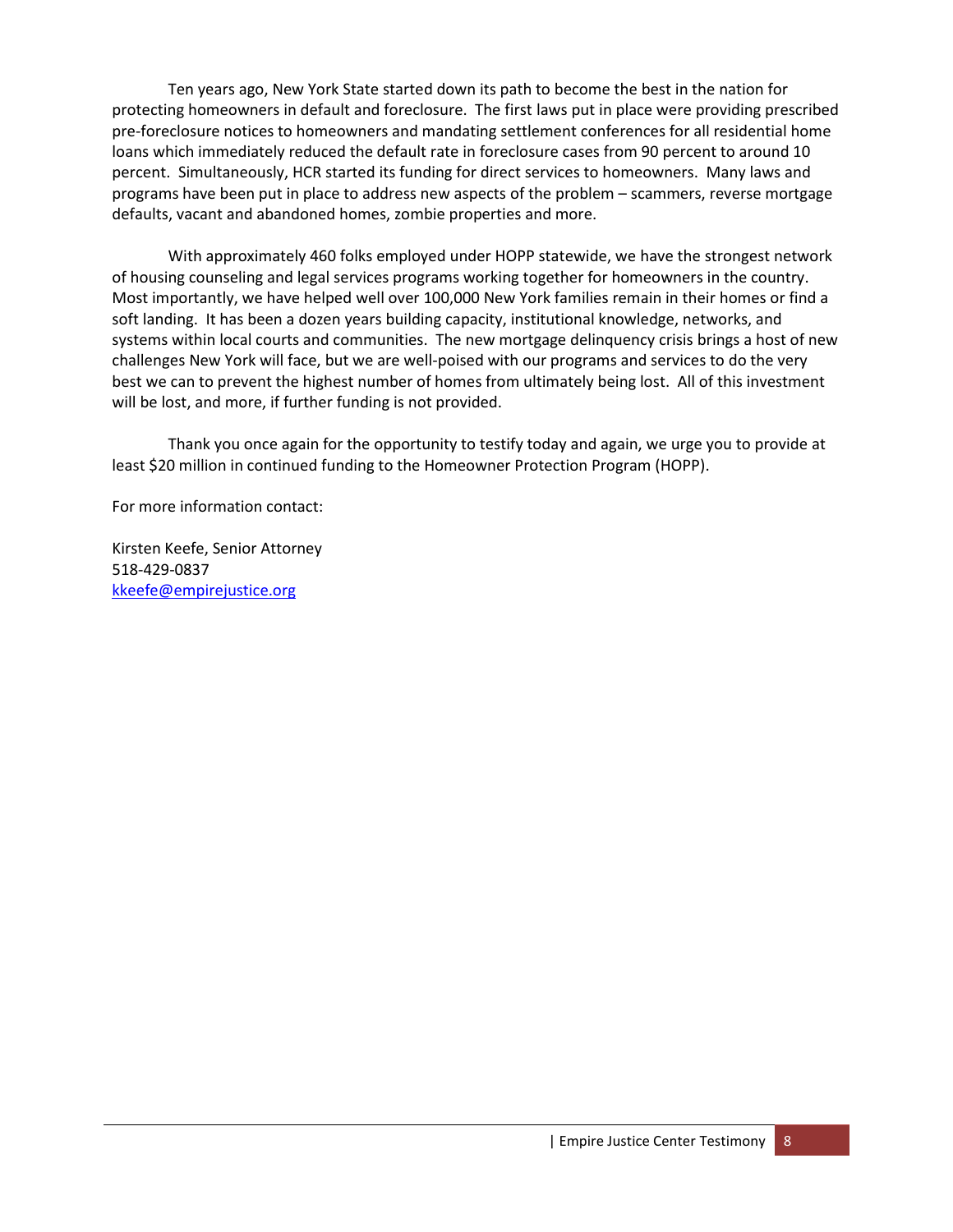### **Addendum A**

#### **History of the Homeowner Protection Program (HOPP) and New York's Foreclosure Prevention Services Network**

The Foreclosure Prevention Services Program was established in 2008 with an allocation of \$25 million in state general fund dollars to the Housing Trust Fund Corporation, within New York State Homes and Community Renewal (HCR). Funding provided competitive collaborative grants,<sup>7</sup> training and technical assistance to housing counseling and legal services programs to provide direct assistance to distressed homeowners. In 2009, New York directed \$21.825 million more in AARA funding (American Recovery and Reinvestment Act) to the program, which supported services through December 2011. HCR implemented an aggressive training program over this period, as well. Seventy trainings were conducted between 2009 and 2012 to teach legal services and private attorneys how to defend mortgage foreclosures (though the trainings resulted in few private lawyers representing homeowners full-time because of the nature and complexity of the cases). Housing counselors were trained primarily through NeighborWorks America's intensive in-person trainings on foreclosure prevention.

In early 2012, as the New York State Legislature was trying to find funding to continue the program, the National Mortgage Servicing Settlement was signed. New York State's Office of the Attorney General (OAG), in control of the settlement dollars, entered into an agreement with the Legislature and State to ensure continuity of services. The OAG gave HCR funding to continue the program through September 2012. The program then moved to the OAG, where the Attorney General created the Homeowner Protection Program (HOPP) with an initial commitment of \$60 million for three years (\$20 million per year). In 2015, with proceeds from another bank settlement, the OAG dedicated \$40 million more to continue HOPP for two years. Additional administrative dollars were allocated to provide for oversight of the grants, and ongoing training and technical assistance to HOPP grantees. The OAG was able to direct dollars from two other bank settlements to network partners which extended the program, as well.<sup>8</sup>

In 2019, HOPP was extended with funding through a re-appropriation of funding allocated to a different program as part of the 2015 MOU, following the OAG settlement between J.P. Morgan Securities LLC and the people of the state of New York. <sup>9</sup> Last year, \$10 million of this still unspent pot of

<sup>&</sup>lt;sup>7</sup> In its first request for proposal process, HCR required housing counseling and legal services programs serving the same geographic area to submit a memorandum of understanding as a way of fostering relationships between these agencies. HCR promoted efficiency by encouraging housing counselors and lawyers to work symbiotically to help homeowners. These relationships have grown and continue today. HCR's foresight is one of the reasons why New York has the most effective network of partners in the country.

<sup>&</sup>lt;sup>8</sup> The OAG is no longer in control of settlement dollars and is unable to direct any further funding to HOPP. Since 2015, monetary awards from settlements entered into by state agencies and departments go into the general fund to be appropriated by the Legislature and Governor, rather than remaining in the possession of the office. It is our understanding that the OAG has no further funding from old settlements to keep HOPP going.

<sup>9</sup>Aid to Localities – Reappropriations 2019-20, "8. Up to \$25,000,000 may be allocated and distributed for services and expenses of [**the restore New York's communities initiative pursuant to section 16-n of the New York state urban development corporation act; provided however, notwithstanding any law to the contrary, that such allocation and distribution is subject to the approval by the director of the budget of a plan for such program submitted by the administering department, agency, or public authority**] **a homeowner protection program administered by the department of law. Within the amounts available hereunder and in conjunction with other remaining funds held by the attorney general consistent with the terms of the Settlement Agreement dated November 19, 2013 between J.P. Morgan Securities LLC (f/k/a "Bear, Stearns & Co. Inc."), JPMorgan**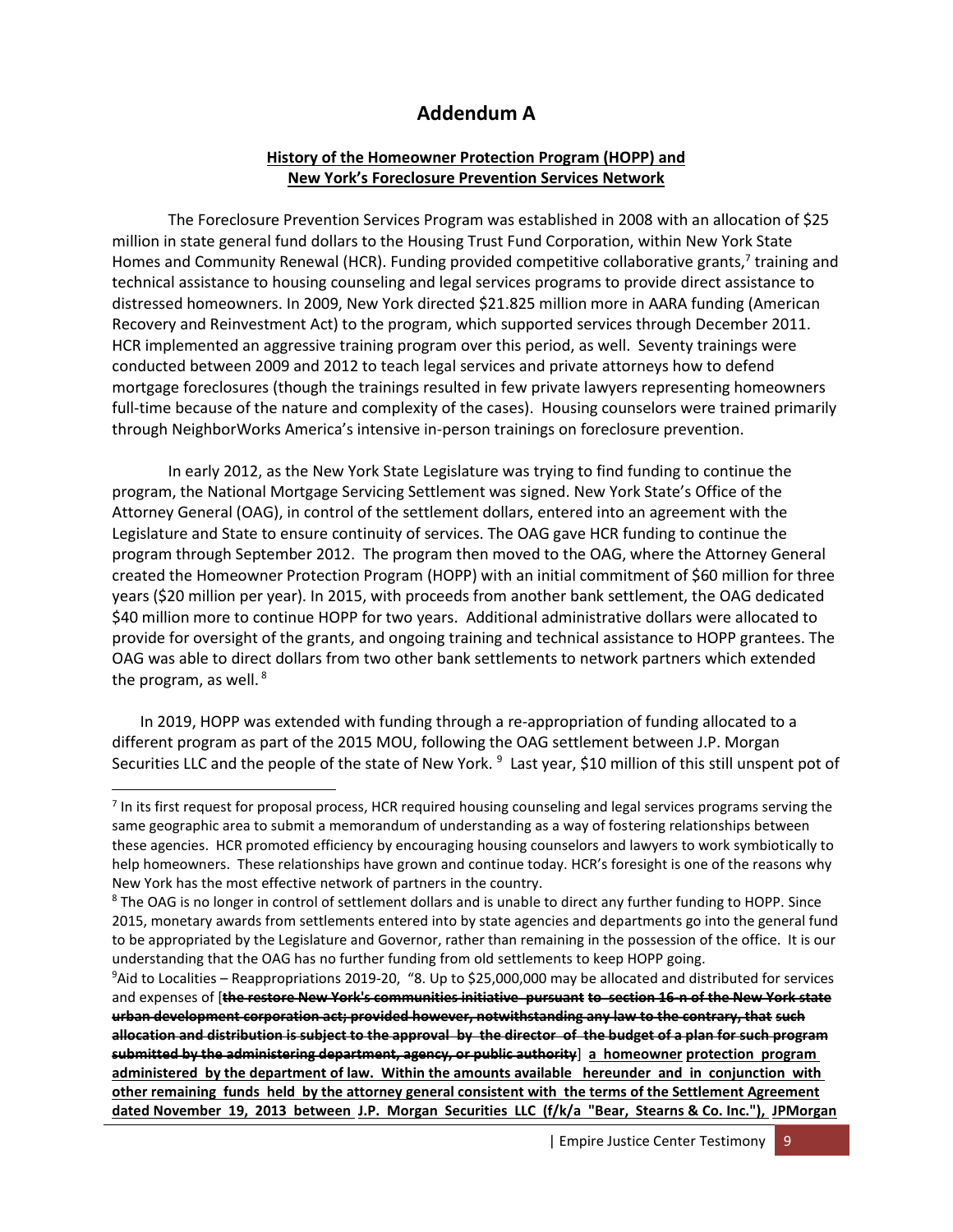money was used to fund HOPP and an additional \$10 million was allocated from the Mortgage Insurance Fund. HOPP has been running at \$20 million a year, though (not including administrative costs for oversight, training, and programming), which actually is a conservative number as HOPP originally ran at \$30 million a year and decreased to \$20 million and has remained such for the past several years. Less than \$20 million would not ensure services continue to be available to homeowners in ever county of the state which has been one of the basic tenants of HOPP and its predecessor program at HCR from the beginning. HOPP is now in its ninth year, with current contracts ended July 15, 2021.

**Chase Bank, N.A., EMC Mortgage LLC (f/k/a "EMC Mortgage Corporation") and the people of the state of New York, \$20,000,000 shall be made available through March 31, 2020; provided further that any remaining**  amounts shall be made available beginning April 1, 2020;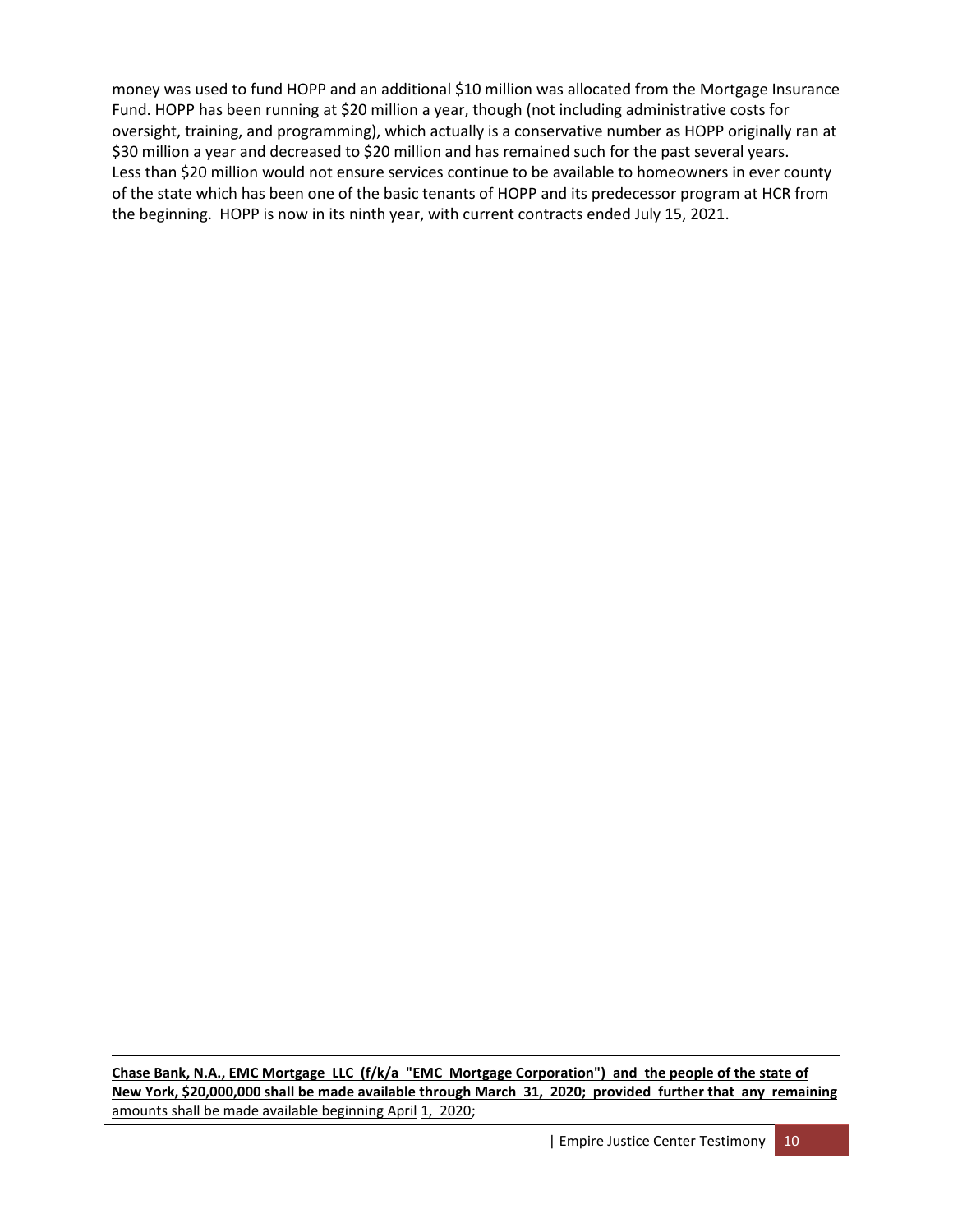## **Addendum B**

### **New York State Laws and Programs that Depending on HOPP Network Services**

Since 2008, New York State has passed and implemented significant laws and programs to help homeowners, communities and neighborhoods impacted by foreclosures. The following *laws require by law or are predicated upon* services provided by the HOPP network of 87 housing counseling and legal services providers:

**1.** *90 Day Pre-Foreclosure Filing Notices (RPAPL sec. 1304)* – lenders are required to send a prescribed notice to homeowners at least 90 days prior to filing a foreclosure complaint. This law was set to sunset but was made permanently applicable to all home loans by the 2019 budget legislation.

• The notice must attach a list of at least 5 non-profit housing counseling agencies serving the geographic region of the homeowner. NYS Department of Financial Services (DFS) has to maintain the statewide list of counseling agencies which is comprised almost entirely of HOPP agencies.

**2.** *Settlement Conferences (CPLR 3408) –* courts must hold a mandatory settlement conference to bring the homeowner and lender together for good faith negotiations in order to prevent avoidable foreclosures, if possible. The law specifically provides homeowners with an additional opportunity to answer foreclosure complaints within 30 days of the first settlement conference, and requires the courts to provide homeowners with information about local legal services programs that can assist them. This law was set to sunset but was made permanently applicable to all home loans by the 2019 budget legislation.

• HOPP agencies are integral to the settlement conference process, representing homeowners in the conferences, at which lenders are always represented by large law firms. HOPP agencies have become ingrained in courts' processes across the state providing informational sessions for homeowners, being present in courts on conference days for defendants who appear *pro se*, and acting as the main referral source for courts. By law, the courts are required to advise homeowners at their first conference of their statutory right to answer the complaint, and many HOPP agencies staff clinics at "first-time-on" settlement conference calendars to intake cases, and assist homeowners in answering complaints on the spot.

**3.** *Consumer Protections For Reverse Mortgages (RPAPL sec. 1304.1-A, 1304.6(b)(2); CPLR 3408)* – In 2018, the Governor and Legislature extended the 90 day pre-foreclosure filing notice protections and the mandatory settlement conferences to seniors with reverse mortgage loans, and mandated a preforeclosure notice specifically designed for seniors confronting reverse mortgage foreclosures. This past session, the Legislature passed legislation providing additional consumer protections for seniors targeted for reverse mortgages (A05626/S04407) and legislation allowing for reverse loan originations for coops, which mandates similar pre-foreclosure notice and settlement conference protections (A02632/S03686).

• HOPP agencies have seen a steady increase of seniors needing reverse mortgage foreclosure assistance and who are particularly targeted by scammers. Availability of the HOPP network is the only means of ensuring that seniors with reverse mortgages are able to vindicate their rights under New York's pioneering provisions governing reverse mortgages.

**4.** *New York Homeowner Bill of Rights (RPAPL sec. 1303.3-a)* **– DFS is required by law to promulgate a** Consumer Bill of Rights that courts must provide to foreclosure defendants at their first appearance.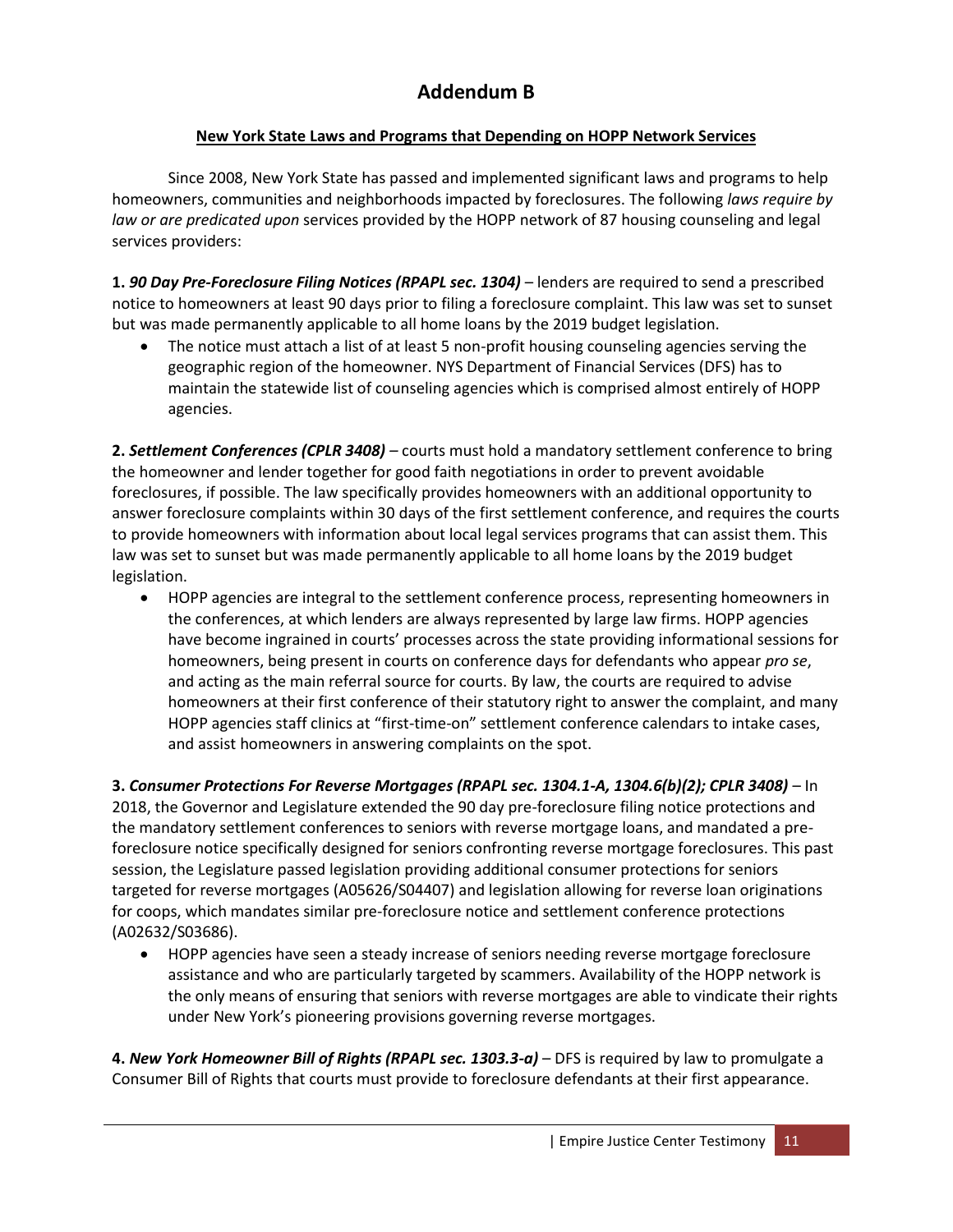• The Homeowner Bill of Rights has prescribed language that must state that free legal services are available and provide referral information to HOPP agencies, a provision which is bereft of meaning if the HOPP network is absent.

The following additional laws and programs *depend on* the services provided by the HOPP network:

*5. Deed Theft Scam Prevention -* NY has two laws designed to help homeowners avoid being scammed (the Distressed Property Consultant Law (RPL sec. 265-b) and the "Help for Homeowners in Foreclosure" Notice (RPAPL sec. 1303)), which were both substantially amended to provide better protection by legislation signed this year by the Governor (Chapter 167 of the Laws of NY 2019-20).

- With the Governor's recent announcement concerning the need to amplify protections for vulnerable homeowners preyed upon by deed theft scammers, it bears noting that the distressed homeowners victimized by deed fraud are dependent on the HOPP network of legal services providers in order to secure redress.
- The HOPP network is the strongest way to prevent homeowners from turning to scammers. Homeowners are routinely referred to HOPP agencies by state agencies, elected officials and the courts. Without the network, homeowners will be even more vulnerable to scammers.
- The OAG, DFS, HCR and local law enforcement look to and depend upon information from HOPP agencies to bring enforcement actions against bad actors. Members of HOPP agencies have recently been asked by DFS to participate in a task force convened at the Governor's direction to discuss additional action to address deed theft.

6. *DFS Business Conduct Rule for Servicing Mortgage Loans (Part 419 of Superintendent's Regs)* – The rule sets forth standards of prescribed and prohibited behavior for mortgage servicing and provides guidance to courts on mortgage servicing conduct.

• HOPP agencies are the main enforcers of the regulations and routinely identify violations during the settlement conference negotiations.

*7. Homeowner Hotline (1-855-HOME-456)* – A statewide hotline for homeowners in default and foreclosure to call and have their delinquency or foreclosure case triaged.

• Homeowners are given a warm transfer to the HOPP agency serving their area.

*8. Zombie and Vacant Properties Remediation and Prevention for Municipalities (RPAPL sec. 1308)* – Municipalities across NYS received funding to enforce the Abandoned Property Neighborhood Relief Act of 2016, a/k/a "the zombie property law."

• Municipalities subcontract with HOPP agencies and depend on the services provided to homeowners as an important component of neighborhood preservation efforts; HOPP agencies identify zombie properties and prevent vacancies.

9. Tenants' Rights to Notice and Holdover (RPAPL secs. 1303, 1305, 1307) – Tenants in foreclosed properties must be given notice when foreclosures are filed, and are given the right to remain in the property for up to ninety days after a foreclosure sale of a building.

• HOPP agencies often are the only source of information and counseling to tenants about their rights.

*10. Land Banks* – Created in NYS in 2012, there are now 25 land banks across the state.

• HOPP agencies work with land banks to identify properties, prepare individuals to become homebuyers, and assist in efforts addressing neighborhood blight.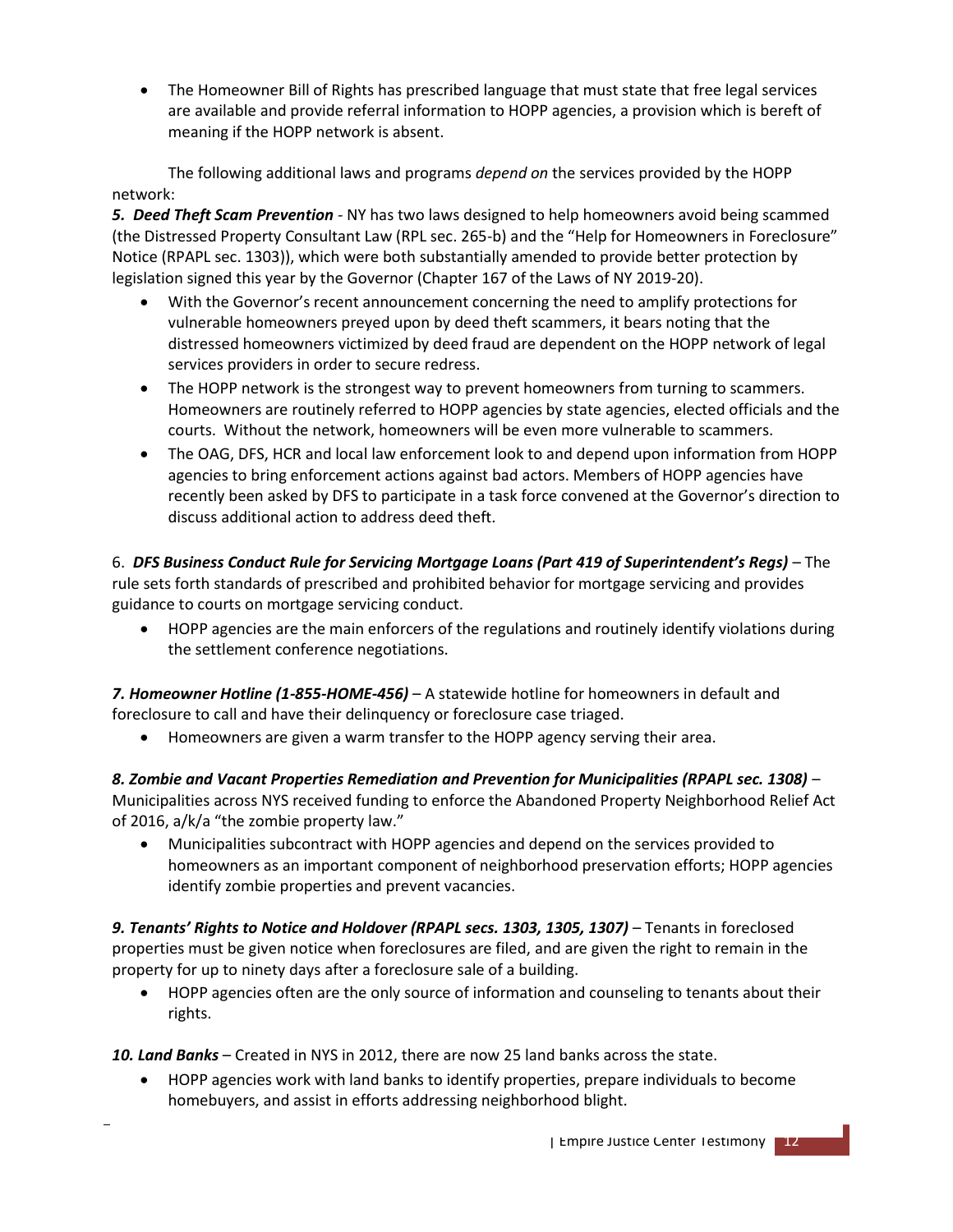## **Addendum C**

### **The Economic Impact of HOPP - HOPP is Cost Effective**

Two months ago, Empire Justice updated its research evaluating the economic impact of foreclosures on New York State, and the cost-savings of the services provided through HOPP. The bottom line is, at \$20 million a year, HOPP is a good deal. Servicing an average of almost 16,000 families per year, the cost per family comes to under \$1,300. If you count just the homes saved from foreclosure, the cost is just \$5,000 per family, though the services we provide to families who cannot sustain homeownership are equally valuable, helping them understand the process, find alternative housing, preserve savings, avoid savings and perhaps more than anything help folks to move from their home with dignity and understanding.

HOPP services save New York State over \$1.2 billion a year. Foreclosed homes cost New York State money in several calculable ways. Foreclosure depreciates the value of the foreclosed home, as well as an estimated 50 surrounding homes in non-rural areas.<sup>10</sup> Depreciated values impact tax revenue from homes sales, sales tax, as well as real property tax collections. Foreclosed homes, and especially homes vacated as the result of foreclosures, cost localities thousands of dollars every year in code enforcement, repairs, and emergency response calls. Just looking at the tax savings and additional property cost savings from foreclosed homes, every \$1 million invested in HOPP returns over \$5 million in savings to New York State. Here is a breakdown, based on county level property values and foreclosure rates:

|                                                    | <b>2019 Projected Losses</b><br>to NYS If HOPP<br>Did Not Exist | 2019 Savings Realized<br>by NYS Because of<br><b>HOPP Services</b> |
|----------------------------------------------------|-----------------------------------------------------------------|--------------------------------------------------------------------|
| Impact on property values                          | \$4,385,207,338                                                 | \$1,096,301,834                                                    |
| Direct impact on foreclosed homes <sup>11</sup>    | \$1,529,959,498                                                 | \$382,489,874                                                      |
| Indirect impact on surrounding homes <sup>12</sup> | \$2,855,247,840                                                 | \$713,811,960                                                      |

 $11$  Direct impact to foreclosed homes was calculated using methodology cited in Alliance of California for Economic Empowerment and the California Reinvestment Coalition, *The Wall Street Wrecking Ball*, (Sept. 2011), and citing Anthony Pennington-Cross, Marquette University, *The Value of Foreclosed Property*, at

*[https://static1.squarespace.com/static/58d8a1bb3a041137d463d64f/t/5ca7a3c56e9a7f1e0d7f4f17/15544903133](https://static1.squarespace.com/static/58d8a1bb3a041137d463d64f/t/5ca7a3c56e9a7f1e0d7f4f17/1554490313328/Wrecking+Ball+-+San+Jose+-+Sep+2011.pdf) [28/Wrecking+Ball+-+San+Jose+-+Sep+2011.pdf](https://static1.squarespace.com/static/58d8a1bb3a041137d463d64f/t/5ca7a3c56e9a7f1e0d7f4f17/1554490313328/Wrecking+Ball+-+San+Jose+-+Sep+2011.pdf)*, and methodology from the U.S. Joint Economic Committee Report (*Sheltering Neighborhoods from the Subprime Foreclosure Storm*). Our estimates used Mundi index median county home value, our estimated foreclosure numbers for 2019, and the decline estimate from the above report of 22%; the 22% decline estimate is based on the most conservative property value decline ranging from 22% to 28%.  $12$  Indirect impact on neighboring home value decline was calculated using methodology from the U.S. Joint Economic Committee and Dan Immergluck, Georgia Institute of Technology and Geoff Smith, Woodstock Institute, *The External Costs of Foreclosure: The Impact of Single-Family Mortgage Foreclosures on Property Values,* (March 2010), using what is considered to be a conservative decline estimate in value of .9%. For counties considered to be non-rural counties we have adopted the assumption that approximately 50 nearby homes will be impacted, approximating the number of homes to be encompassed in a 1/8 to 1/4 mile radius in a typically concentrated neighborhood; we applied the .9% decline to 2019 foreclosure estimates. We do not attempt to estimate, and have not included, any projections for impact costs in the 44 counties in NYS recognized as rural counties (see end note 2).

<sup>&</sup>lt;sup>10</sup> There is no available research data regarding the impact on neighboring properties in rural areas but the impact would be similar, we just can't calculate it.